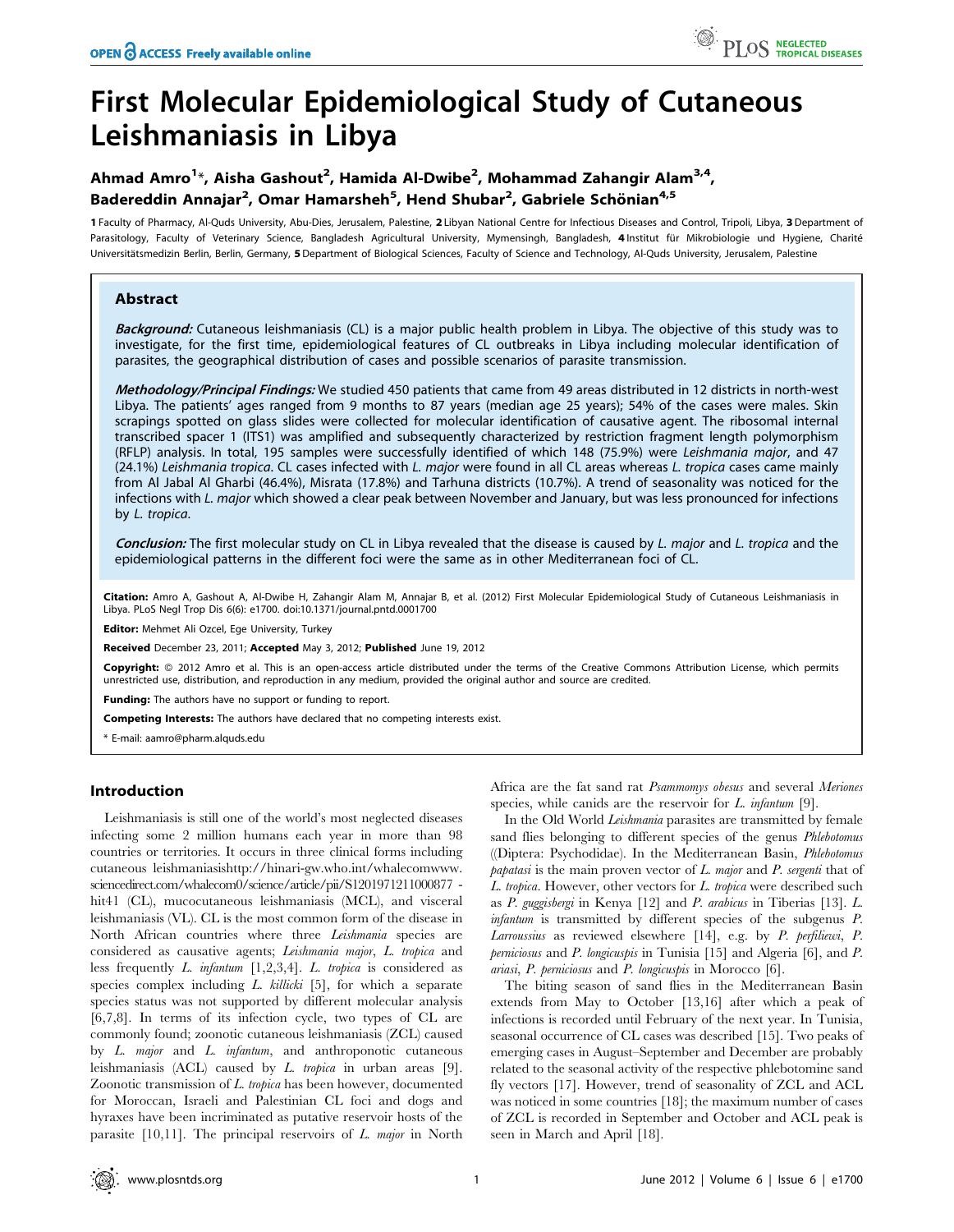#### Author Summary

Cutaneous leishmaniasis (CL) is caused by protozoan parasites of the genus Leishmania. The disease is characterized by the formation of chronic skin lesions followed by permanent scars and deformation of the infected area. It is distributed in many tropical and subtropical countries with more than 2 million cases every year. During the past few years CL has emerged as a major public health problem in Libya. So far, diagnosis was based on clinical symptoms and microscopic observation of parasites. Disease outbreaks were not investigated and the causative leishmanial species of CL were not identified so far. Our study indicates the presence of two coexisting species: Leishmania major and Leishmania tropica. These results are crucial in order to provide accurate treatment, precise prognosis and appropriate public health control measures. The recent armed conflict in Libya that ended with the Gadhafi regime collapse on October 2011 has affected all aspects of the life in the country. In this study we discussed multiple risk factors that could be associated with this conflict and present major challenges that should be considered by local and national health authorities for evaluating the CL burden and highlighting priority actions for disease control.

In Libya, CL is widespread in the north-western region. The first case of CL was reported in 1930, followed by recording of 40 cases in 1971 in Nalut near the Tunisian border [3,19,20]. In the following years several CL cases have been subsequently occurred in the west and south-west of Tripoli, Al-Badarna [21] and Yafran areas [3,22]. The causative agents of CL in Libya have however, never been identified.

The diagnosis of CL in Libya is based on clinical signs of the disease and microscopic observation of parasites in stained skin biopsies [3,22]. Specific and sensitive molecular diagnostic tools have not yet been implemented and information about disease distribution, parasite life cycle and combining risk factors is confined.

The objective of this study was to investigate epidemiological features of CL outbreaks in Libya. This includes the detection and molecular identification of causative Leishmania species, the geographical distribution of cases and indications for possible scenarios of parasite transmission and life cycle. To our knowledge, this is the first molecular epidemiological study of CL in Libya.

#### Materials and Methods

#### Sample collection and geographic distribution

Previously collected clinical specimens and patient's profiles were taken from the archive of the Libyan National Centre for Infectious Diseases and Control (LNCIDC). These specimens and patient's profiles have beenarchived since 1995 for a total of 450 patients who have been referred to hospitals with skin lesions typical for CL. These cases were confirmed as CL patients based on clinical symptoms and microscopic examination. The patients came from different areas endemic for CL in Libya (Fig. 1). According to ethical approval of this study, all samples were anonymized. Study design and procedures were revised and approved by the Libyan National Centre for Infectious Diseases and Control.

Patient's profiles including date of sampling, age, sex and location were collected for epidemiological analysis. According to

LNCIDC procedures, specimens were taken from lesions and adjacent normal-looking skin around them. Skin was cleaned and sterilized with disinfectant. Tissue biopsies for making stained smears were taken using a disposable scalpel blade. A small incision was made in the cleaned margin of lesions with the point of the blade to remove and pick up skin tissue which was then smeared on clean glass microscope slides. These slides were stained with Wright's Giemsa and examined for the presence of amastigote bodies by light microscopy at  $400 \times$ magnification. Positive slides were stored by LNCIDC. All slides and corresponding patients' profiles that were stored in LNCIDC archive since 1995, were made available for this study. Slides with missing patient's profiles were excluded. The selected slides were subjected to DNA extraction and molecular identification of the causative Leishmania species.

#### DNA extraction

Unstained smears were kept at  $4^{\circ}$ C until DNA extraction. To each glass slide, 250 ml lysis buffer (50 mM NaCl, 50 mM Tris, 10 mM EDTA, pH 7.4, 1% v/v Triton X-100 and 100 mg of proteinase K per ml) were added. After dissolving, the solution was transferred to 1.5 ml reaction tube. Cell lysis was accomplished after incubation over night at  $60^{\circ}$ C. Lysates were then subjected to phenol–chloroform extraction as described elsewhere [23,24]. A negative extraction control was used to control for possible contamination during DNA extraction process [25]. DNA purification, to reduce the amount of possible polymerase chain reaction (PCR) inhibitors, was done using the Nucleospin<sup>®</sup> Extract kit. A final volume of 30 µl obtained were kept at  $-20^{\circ}$ C until used.

#### Molecular characterization of parasites

A PCR- restriction fragment length polymorphism (RFLP) approach was applied for the detection and identification of the Leishmania parasites. The ribosomal internal transcribed spacer 1 (ITS1) was amplified using the primer pair L5.8S and LITSR [26]. Amplicons were analyzed on 1.5% agarose gels by electrophoresis and visualized by UV light. A reaction was considered positive when a band of the correct size (300 to 350 bp) was observed. A negative and positive control containing distilled water and DNA of Leishmania turanica, respectively, were included during PCR to ensure reliability, validity and to check for possible contaminations of the amplification reactions. In order to detect possible inhibitors, PCR inhibition control that contained both the sample DNA and DNA purified from cultured promastigotes of L. turanica was run along each sample.PCR product was digested with the restriction endonuclease HaeIII. Produced fragments were separated by electrophoresis on 2.5% agarose gels and compared with those of WHO reference strains of L. major (MHOM/PS/2001/ ISL659), L. tropica (MHOM/PS/2002/63JnF21) and L. infantum (MHOM/TN/1980/IPT1) as described elsewhere [24]. The three species co-exist in North African countries and cause CL [27,28,29].

#### Results

The 450 patients investigated in this study came from 49 areas in 12 districts of north-west Libya. These districts from east to west and from north to south are; Sirt, Misrata, Al Murqub, Tarhuna, Tripoli, Jafara, Surman, Zawia, Zuwara, Nalut, Al Jabal Al Gharbi and Wadi Al Hayaa (Fig. 1).

The ribosomal ITS1 could be successfully amplified and characterized in DNA samples purified from 195 of the glass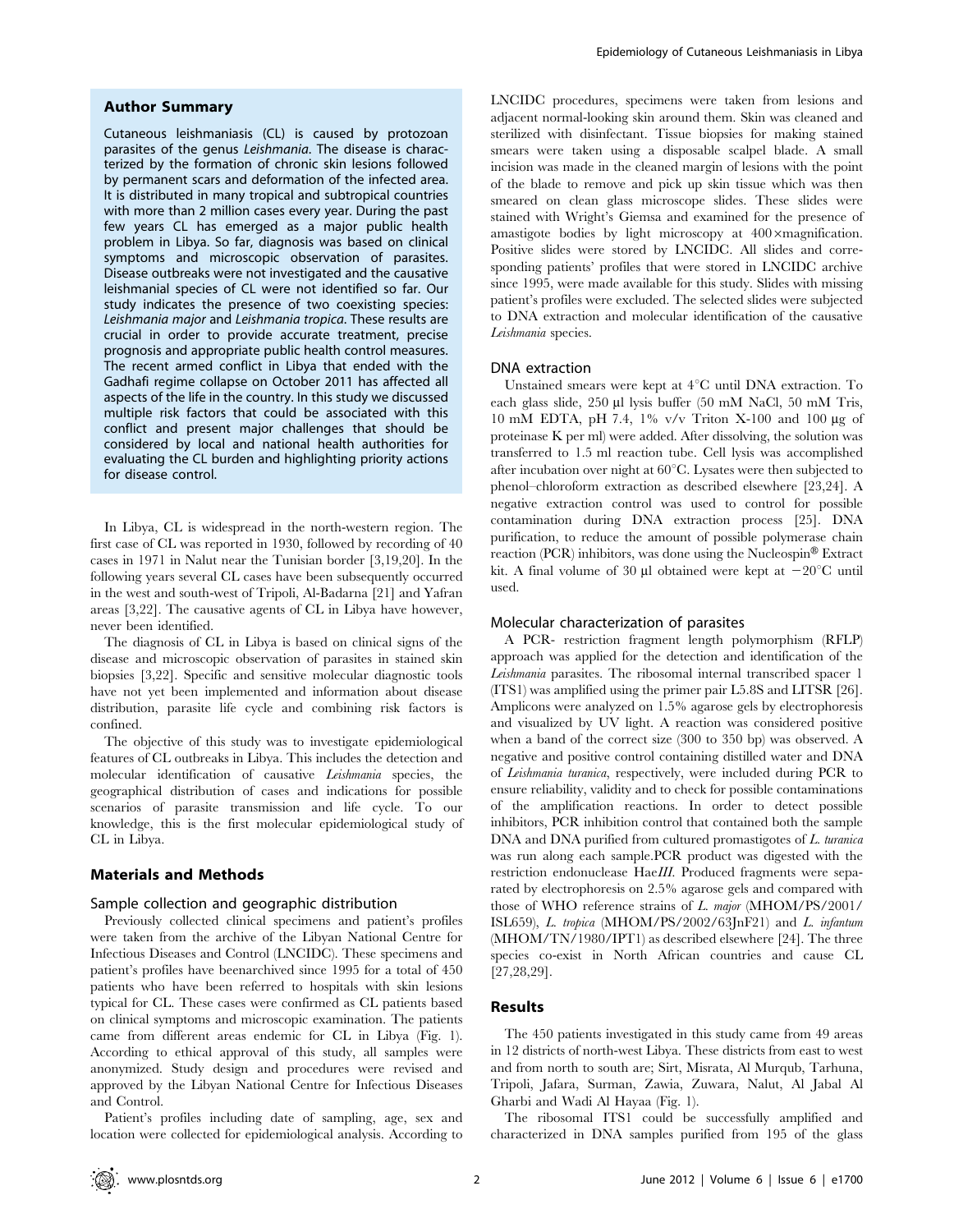

Figure 1. Geographical distribution of CL in Libya. The map of Libya showing the areas endemic for CL. ODistricts. AEndemic areas. doi:10.1371/journal.pntd.0001700.g001

slides. The rest of the samples were either inhibited or failed to amplify.

ITS1-PCR produced a single amplicon of 300–350 bp which is characteristic for all medical relevant Leishmania species (data not shown). The digestion of the PCR product with endonuclease HaeIII revealed that CL in Libya is caused by at least two Leishmania species. The RFLP profiles for 148 samples (75.9%) consisted of two bands (160 and 210 bp) and were identical to that of the L. major WHO reference strain, whereas 47 samples  $(24.1\%)$ showed two bands (185 and 57 pb) as did the L. tropica WHO reference strain.(Fig. 2). The number of microscopically positive and of PCR positive slides, and the results of species identification are given per year for the total period 1995–2008 (Table 1).

CL cases infected with L. major were scattered in all districts. Most of the L. tropica cases came, however from Al Jabal Al Gharbi (46.4%), Misrata (17.8%) and Tarhuna districts (10.7%) (Fig. 1).

The age distribution at illness onset ranged from 9 months to 87 years (median age 25 years). No significant differences among age groups have been found. The male:female ratio was 1.17:1 (54% males). Cases were treated with i.m Sodium stibogluconate



Figure 2. Molecular identification of causative CL species. Restriction fragment length polymorphism (RFLP) analysis of the amplified internal transcribed spacer 1 region (ITS1) digested with restriction enzyme HaellI and analysed by electrophoresis on 2.5% agarose gels. Three reference strains were used for comparison; Lane 1 = L. major: MHOM/PS/01/ISL659, Lane 2 = L. tropica: MHOM/PS/02/63JnF21 and Lane 3 = L. infantum MHOM/ TN/1980/IPT1. 1 kb = molecular size marker. All other lanes show digested PCR product from clinical materials; lanes 4-7 = L. tropica cases from Al Jabal Al Gharbi, Misrata and Tarhuna districts; lanes 8-11 = L.major cases from Tripoli, Sirt, Misrata, Al Murqub. doi:10.1371/journal.pntd.0001700.g002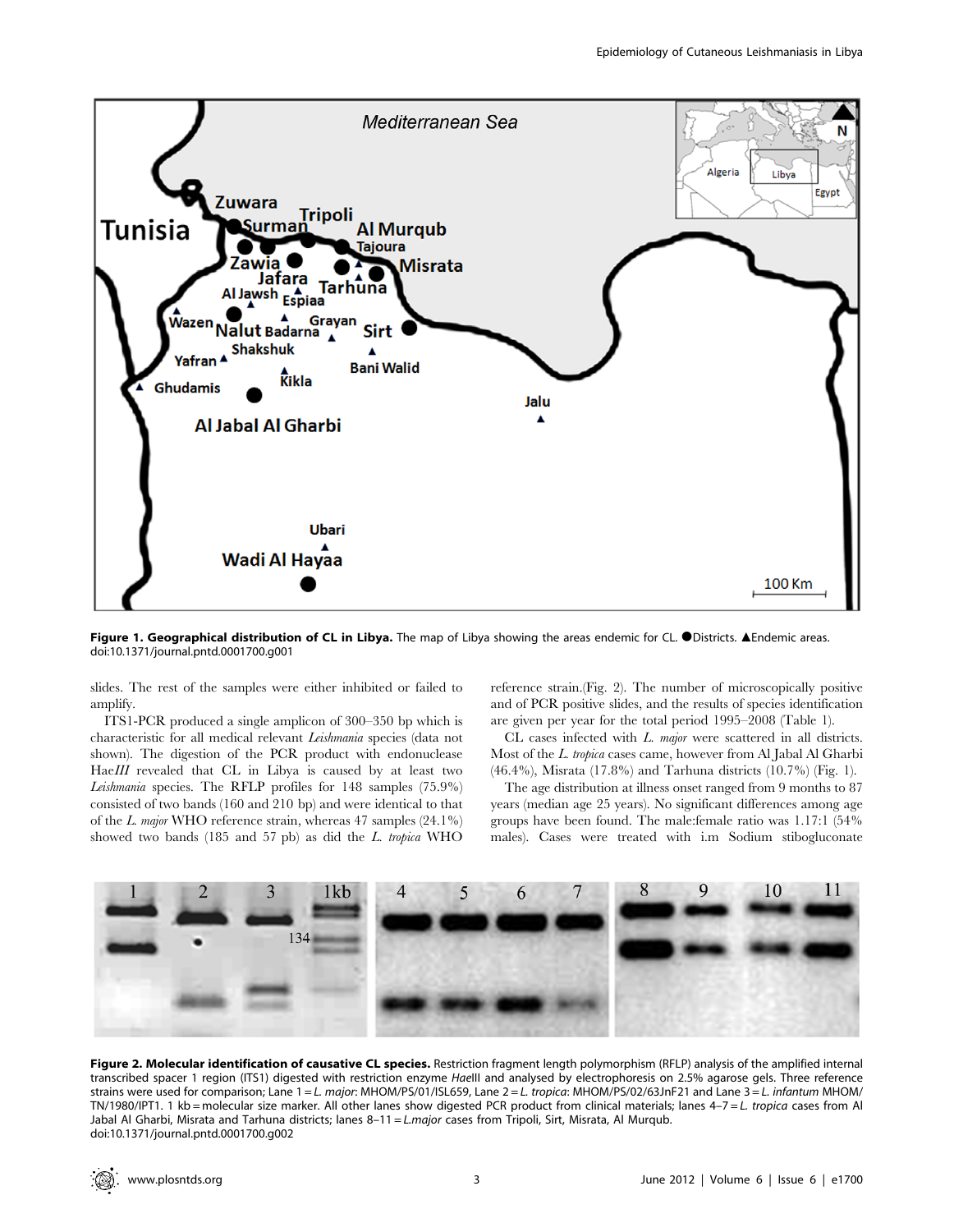| Year         | +ve Slides L. major |              | L. tropica (%) | Total spp*     |
|--------------|---------------------|--------------|----------------|----------------|
| 1995         | 54                  | 11           | $\mathbf{0}$   | 11             |
| 1996         | 5                   | 0            | 0              | $\Omega$       |
| 01997        | $\overline{7}$      | $\mathbf 0$  | $\Omega$       | $\Omega$       |
| 1998         | 30                  | 1            | 3              | 4              |
| 1999         | 3                   | $\mathbf{1}$ | $\mathbf{0}$   | $\mathbf{1}$   |
| 2000         | 5                   | 0            | 0              | $\Omega$       |
| 2001         | $\overline{4}$      | $\mathbf{0}$ | $\Omega$       | $\Omega$       |
| 2002         | 6                   | 0            | $\overline{2}$ | $\overline{2}$ |
| 2003         | 9                   | $\mathbf{1}$ | $\overline{2}$ | 3              |
| 2004         | 43                  | 19           | 5              | 24             |
| 2005         | 26                  | 11           | $\overline{7}$ | 18             |
| 2006         | 63                  | 22           | 9              | 31             |
| 2007         | 59                  | 23           | 6              | 29             |
| 2008         | 136                 | 59           | 13             | 72             |
| <b>Total</b> | 450                 | 148          | 47             | 195            |

Table 1. Species identification from positive slides and positive ITS1 PCR.

Number of microscopically and PCR positive slides as well as the results of Leishmania species identification per year given for the total period from 1995 to 2008.

doi:10.1371/journal.pntd.0001700.t001

(Pentostam®) (10–20 mg/kg body weight) daily for 10–20 days and complete healing was observed in most cases. In poorly responding cases and when parenteral administration of Pentostam was not possible, patients were treated with either oral Rifampicin 1200 mg/day combined with 300 mg/day isoniazide for 6–8 weeks or received a cryo-therapy accompanied by intralesional Pentostam treatment.

The highest number of CL cases (60%) was recorded after the end of sandfly transmission season, during the months November-February with highest peak being in January (16.1%). The total number of cases declined in March (10.2%) and April (7.4%) and was lowest during the months May–October (Fig. 3A). It was noticed that 50.7% of CL caused by L. major occurred from November–January, while the highest peak of CL caused by L. tropica (28%) was in February (Fig. 3B).

#### Discussion

In this study, Leishmania parasites causing CL in Libya have been detected in clinical specimen and identified at the species level by using a PCR-RFLP approach, and the geographical and demographic distribution of cases and the disease dynamics were investigated.

Of the 450 samples, 195 were successfully amplified and characterised by PCR-RFLP. The remaining specimens were possibly inhibited due to presence of impurities in the DNA extracts, which were not sufficiently eliminated during DNA purification process, or to degraded DNA. Moreover, previous reports have shown that ITS1 PCR-RFLP does not have an ideal sensitivity as diagnostic tool [30,31]. Hence, for diagnostic purposes, PCR inhibition and extraction controls [25] should be included in every experiment to avoid false negative results. ITS1 PCR-RFLP revealed the presence of two co-existing species causing of CL in Libya; *L.major* and *L.tropica*. This result was not surprising since these two species are the most prevalent agents of CL around the Mediterranean Basin. L. infantum which has been



Figure 3. Seasonal distribution of CL in Libya. A. Seasonal distribution of CL cases as reported by the Libyan National Centre for Infectious Diseases and Control (1995–2008). The highest peak was from November till February. B. Seasonal distribution of CL cases caused by L.major showing a peak from November till January and by L.tropica that peaked in February. These results are based on data collected form 1995 to 2008.

Dec

doi:10.1371/journal.pntd.0001700.g003

 $\theta$ 

Jan Feb Mar Apr May Jun Jul Aug Sep Oct **Nov** 

identified as another causative agent of CL in other North African countries [28,32] was not present in the specimens investigated in this study. Beside parasite DNA degradation and the presence of factors inhibiting PCR, the failure of  $L$ . infantum detection in this study sample might be related to the usually low parasite load in CL lesions caused by this species.

The clinical spectrum of CL is broad, lacks specificity, and may mimic that of other skin infections such as staphylococcal, streptococcal, mycobacterial ulcer and fungal infections. Microscopy does not allow for species differentiation and lacks sensitivity. Moreover, CL cases caused by L. tropica tend to last longer and are more difficult to treat than those caused by  $L$ . major, hence sensitive and species-specific diagnostic method should be mandatory at the primary health care level.

CL is affecting all age groups in Libya. The male: female ratio indicated that the infection rate among males was slightly higher than females (1.17:1). The possible explanation is that men have a habit of sleeping outside their homes during hot nights where they may be more prone to get bitten by infected sand flies compared to women who tend to have fewer activities outside their homes. These results are in consistence with a previous study done by El-Buni et al [3]. Sodium stibogluconate (Pentostam) is the first line treatment of CL in Libya. Until recently, few resistant cases were reported; however, there was no systematic reporting of these cases by physicians. A better reporting system has to be established and resistant cases need to be investigated.

All CL cases in Libya were originated from the north-western districts of the country exclusively. These districts have typical Mediterranean costal climate in the upper northern districts like Tripoli, and semiarid and arid climate in Al Jabal Al Gharbi and Wadi Al Hayaa to the south. Like many other countries around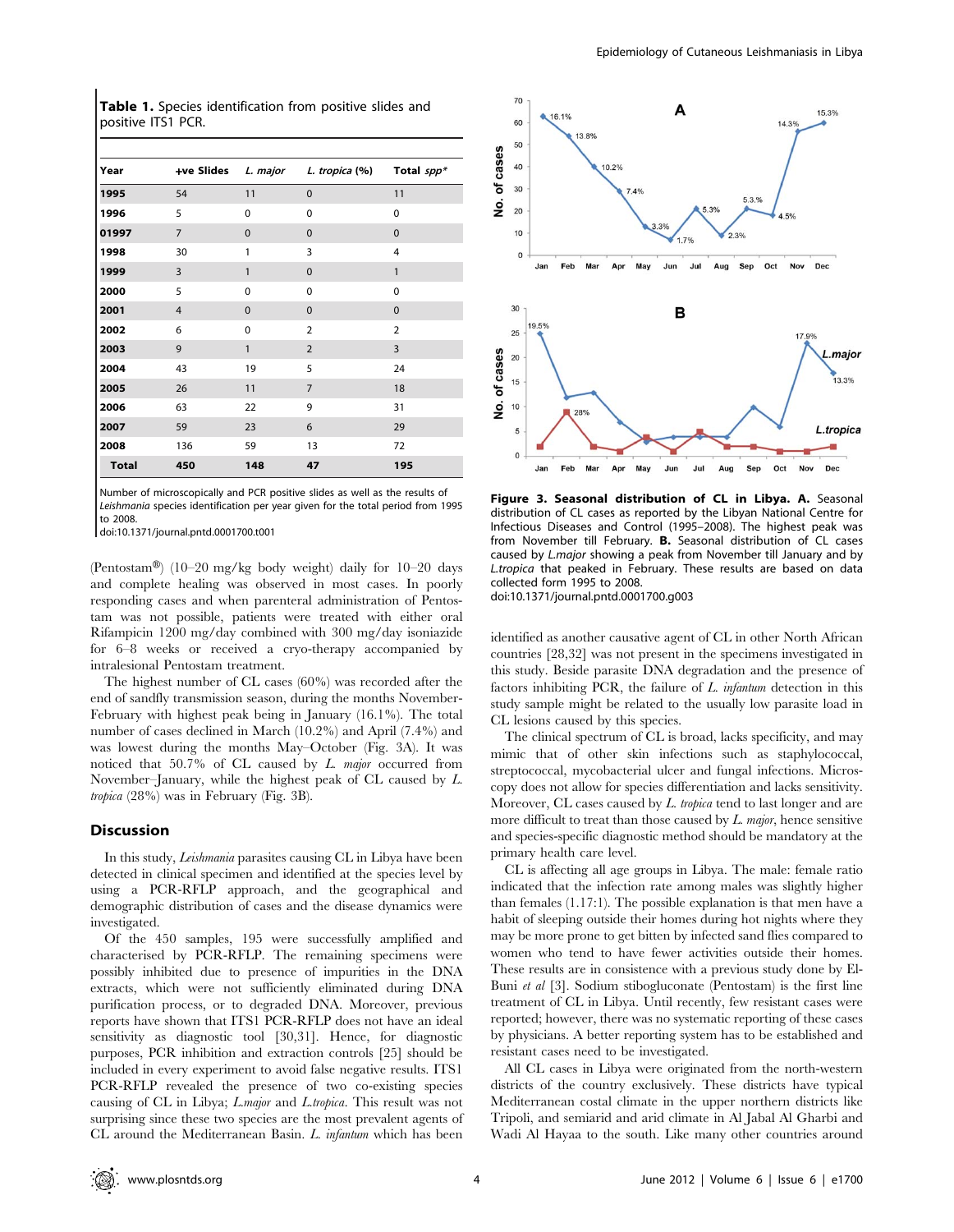the Mediterranean Sea, climatic and environmental conditions and development of agricultural activities in these districts may be favourable for transmission of Leishmania [4,33]. Infection with L. tropica seems to be rather hypoendemic compared with L. major which was found in all endemic districts. This pattern of infections within these districts is essentially due to different life cycles of the two species that have to be investigated.

No studies were conducted on transmission cycles of CL in Libya. Zoonotic transmission has been shown for L. major in all areas of its distribution including the Middle East and North Africa where the parasites are transmitted by  $P$ . papatasi from its reservoir hosts Ps. obesus and Meriones spp to humans [34,35,36]. CL due to L. tropica is considered as an anthroponosis in many countries, especially in densely populated cities [37,38], and transmitted via its natural vector  $P$ . sergenti between humans, nonetheless, zoonotic transmission of L. tropica was recently proven in the Middle East [10] and suggested to occur in less populated rural areas in the Middle East and North Africa. This study revealed a clear seasonality for the CL incidence in Libya that is mainly related to infections by  $L$  *major* which show a peak during November-January. Infections with L. tropica seem to occur at relatively low level throughout the year with a small peak in February. Moreover, this seasonal distribution patterns may be caused by differences in the incubation period of L. major and L. tropica infections. The latter seems to be more insidious compared to L. major infection and to have a longer incubation period with fewer inflammatory lesions and a tendency toward chronic inflammation. These results are consistent with those reported from other CL foci in the Middle East and Central Asia [3]. However, the results are limited by the small number of samples that were available in the LNCIDC archive for the period 1995–2008. Table 1 shows that the number of collected slides and of PCR positive samples for which species identification were possible were not evenly distributed throughout the total period. Species identification was more achievable from samples collected after 2002 (Table 1). This can be due to the smaller number of samples collected earlier and possible degradation of DNA extracted from older slides.

A previous study has shown that P. papatasi is the most abundant sand fly species in Libya, followed by  $P$ . sergenti [3]. This might explain the abundance of  $L.$  major (75.9%) compared to  $L.$  tropica (24.1%) in our results. Wild rodents such as Meriones libycus, M. shawi and Gerbillus gerbillus have been found in the studied areas and considered as possible animal reservoirs for L. major. Parasites were however, not isolated from these putative vectors and reservoirs hosts in order to prove their role in parasite transmission. Thorough investigation of the density and distribu-

#### References

- 1. Achour Barchiche N, Madiou M (2009) Outbreak of cutaneous leishmaniasis: about 213 cases in the province of Tizi-Ouzou. Pathol Biol (Paris) 57: 65–70.
- 2. Rhajaoui M (2011) Human leishmaniases in Morocco: a nosogeographical diversity. Pathol Biol (Paris) 59: 226–229.
- 3. El-Buni A, Jabeal I, Ben-Darif A (2000) Cutaneous leishmaniasis in the Libyan Arab Jamahiriya a study of the Yafran area. East Mediterr Health J 6: 884– 887.
- 4. Bousslimi N, Aoun K, Ben-Abda I, Ben-Alaya-Bouafif N, Raouane M, et al. (2010) Epidemiologic and clinical features of cutaneous leishmaniasis in southeastern Tunisia. Am J Trop Med Hyg 83: 1034–1039.
- 5. Pratlong F, Dereure J, Ravel C, Lami P, Balard Y, et al. (2009) Geographical distribution and epidemiological features of Old World cutaneous leishmaniasis foci, based on the isoenzyme analysis of 1048 strains. Trop Med Int Health 14: 1071–1085.
- 6. WHO (2010) Control of the leishmaniasis: report of a meeting of the WHO Expert Committee on the Control of Leishmaniases. World Health Organ Tech Rep Ser 949, Geneva.
- 7. Fraga J, Montalvo AM, De Doncker S, Dujardin JC, Van der Auwera G (2010) Phylogeny of Leishmania species based on the heat-shock protein 70 gene. Infect Genet Evol 10: 238–245.

tion of sand fly vectors and putative animal reservoirs, both for infections by  $L$ . major and  $L$ . tropica, is needed for a better understanding of the epidemiology of CL in Libya and for implementing appropriate control measures.

In response to increasing number of CL cases during the last decades in Libya, a National Control Program (NCP) was launched in 2006 with the main objective to prevent the eruption of epidemics and to stop the spread of CL to so far non-endemic areas. Methods to control rodents were implemented and led to the elimination of 85% of the targeted population of rodents in endemic areas. A wide scale campaign of vector control was also applied utilizing fogging and residual spraying of pyrethroids. Hence the number of cases has progressively decreased from 7180 in 2006 to 1800 in 2008 (LNCIDC reports). The armed conflict which occurred in Libya from February till October 2011 has affected all aspects of the life in the country. Risk factors are known to accumulate during such conflict leading to an enhanced transmission of infectious diseases. In Libya, the primary health care services were interrupted or massively impaired in some of the endemic areas. This has resulted in poor detection and treatment of CL cases, inadequate surveillance and the complete interruption of the Leishmania national control program (NCP) in Libya. Massive human migration from cities to villages and camps took place from May to October, the main CL transmission season. This is an additional risk factor because people were more prone to get bitten and infected and, at the same time, had poor access to essential health services. The quantification and the containment of these risk factors are major challenges and should be considered by health policy makers and health professionals in order to evaluate the CL burden and to highlight priority actions for the disease control.

Since different Leishmania parasite species can cause CL in Libya, different reservoir hosts and insect vectors are involved in the transmission of CL and must be carefully determined before control measures are instituted. Understanding the different parasites' life cycles and parasite-vector-reservoir interplays is vital for applying effective prevention strategies, control measures, for the design of surveillance protocols or guidelines for monitoring the burden of CL in Libya and for evaluating the effectiveness of these control measures.

#### Author Contributions

Conceived and designed the experiments: AA GS. Performed the experiments: AA MZA. Analyzed the data: AA. Contributed reagents/ materials/analysis tools: AG HA-D BA HS OH. Wrote the paper: AA GS.

- 8. Schwenkenbecher JM, Wirth T, Schnur LF, Jaffe CL, Schallig H, et al. (2006) Microsatellite analysis reveals genetic structure of Leishmania tropica. Int J Parasitol 36: 237–246.
- 9. Postigo JA (2010) Leishmaniasis in the World Health Organization Eastern Mediterranean Region. Int J Antimicrob Agents 36 Suppl 1: S62–65.
- 10. Talmi-Frank D, Jaffe CL, Nasereddin A, Warburg A, King R, et al. (2010) Leishmania tropica in rock hyraxes (Procavia capensis) in a focus of human cutaneous leishmaniasis. Am J Trop Med Hyg 82: 814–818.
- 11. Dereure J, Rioux JA, Gallego M, Perieres J, Pratlong F, et al. (1991) Leishmania tropica in Morocco: infection in dogs. Trans R Soc Trop Med Hyg 85: 595.
- 12. Lawyer PG, Mebrahtu YB, Ngumbi PM, Mwanyumba P, Mbugua J, et al. (1991) Phlebotomus guggisbergi (Diptera: Psychodidae), a vector of Leishmania tropica in Kenya. Am J Trop Med Hyg 44: 290–298.
- 13. Jacobson RL (2003) Leishmania tropica (Kinetoplastida: Trypanosomatidae)–a perplexing parasite. Folia Parasitol (Praha) 50: 241–250.
- 14. Jacobson RL (2011) Leishmaniasis in an era of conflict in the Middle East. Vector Borne Zoonotic Dis 11: 247–258.
- 15. Ghrab J, Rhim A, Bach-Hamba D, Chahed MK, Aoun K, et al. (2006) Phlebotominae (Diptera: Psychodidae) of human leishmaniosis sites in Tunisia. Parasite 13: 23–33.